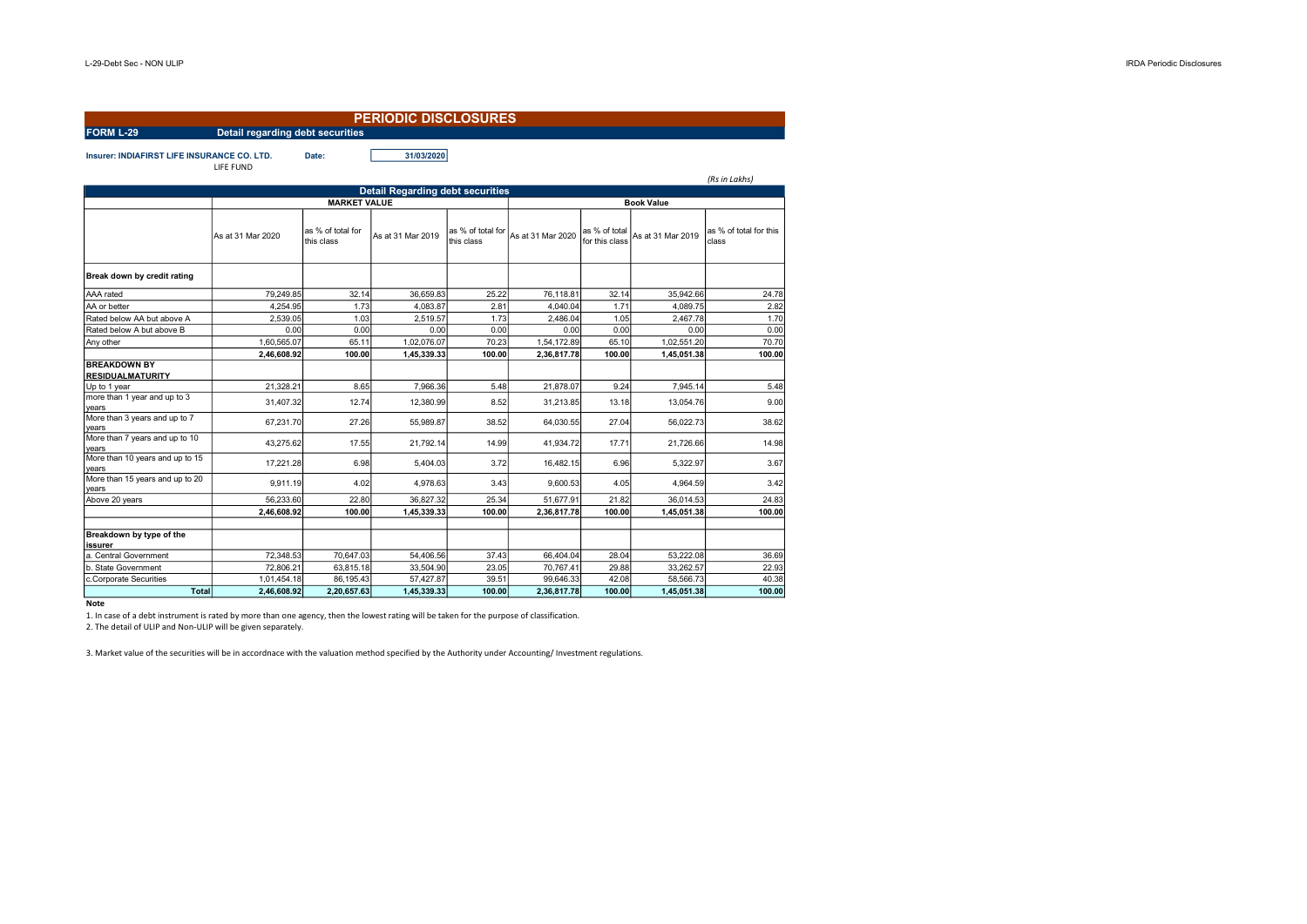| <b>PERIODIC DISCLOSURES</b>                                 |                                   |                                 |                                         |                       |                          |                                    |                          |                                 |  |  |
|-------------------------------------------------------------|-----------------------------------|---------------------------------|-----------------------------------------|-----------------------|--------------------------|------------------------------------|--------------------------|---------------------------------|--|--|
| <b>Detail regarding debt securities</b><br><b>FORM L-29</b> |                                   |                                 |                                         |                       |                          |                                    |                          |                                 |  |  |
| <b>Insurer: INDIAFIRST LIFE INSURANCE CO. LTD.</b>          | PENSION AND GENERAL ANNUITY FUNDS | Date:                           | 31/03/2020                              |                       |                          |                                    |                          | (Rs in Lakhs)                   |  |  |
|                                                             |                                   |                                 | <b>Detail Regarding debt securities</b> |                       |                          |                                    |                          |                                 |  |  |
|                                                             |                                   | <b>Book Value</b>               |                                         |                       |                          |                                    |                          |                                 |  |  |
|                                                             | As at 31 Mar 2020                 | as % of total<br>for this class | As at 31 Mar 2019 total for             | as % of<br>this class | As at 31 Mar 2020        | as % of<br>total for<br>this class | As at 31 Mar 2019        | as % of total<br>for this class |  |  |
| Break down by credit rating                                 |                                   |                                 |                                         |                       |                          |                                    |                          |                                 |  |  |
| AAA rated                                                   | 2,48,168.03                       | 34.98                           | 2,06,175.00                             | 33.88                 | 2,39,549.93              | 35.06                              | 2,04,952.58              | 33.84                           |  |  |
| AA or better                                                | 45,277.26                         | 6.38                            | 45,168.38                               | 7.42                  | 43.833.17                | 6.42                               | 44,847.86                | 7.41                            |  |  |
| Rated below AA but above A                                  | 0.00                              | 0.00                            | 0.00                                    | 0.00                  | 0.00                     | 0.00                               | 0.00                     | 0.00                            |  |  |
| Rated below A but above B                                   | 0.00                              | 0.00                            | 0.00                                    | 0.00                  | 0.00                     | 0.00                               | 0.00                     | 0.00                            |  |  |
| Any other                                                   | 4.16.027.80                       | 58.64                           | 3,57,285.01                             | 58.70                 | 3,99,853.40              | 58.52                              | 3,55,786.92              | 58.75                           |  |  |
| <b>BREAKDOWN BY RESIDUALMATURITY</b>                        | 7,09,473.09<br>65.953.58          | 100.00<br>9.30                  | 6,08,628.39<br>76,737.24                | 100.00<br>12.61       | 6,83,236.49<br>65,475.01 | 100.00<br>9.58                     | 6,05,587.36<br>76,550.26 | 100.00<br>12.64                 |  |  |
| Up to 1 year<br>more than 1 year and up to 3 years          | 2,19,382.78                       | 30.92                           | 1,23,345.41                             | 20.27                 | 2,12,100.50              | 31.04                              | 1,22,355.31              | 20.20                           |  |  |
| More than 3 years and up to 7 years                         | 2,44,417.81                       | 34.45                           | 2,82,875.40                             | 46.48                 | 2,34,244.79              | 34.28                              | 2,81,372.89              | 46.46                           |  |  |
| More than 7 years and up to 10 years                        | 1,18,168.97                       | 16.66                           | 77,746.89                               | 12.77                 | 1,14,622.06              | 16.78                              | 77,772.97                | 12.84                           |  |  |
| More than 10 years and up to 15 years                       | 41,365.30                         | 5.83                            | 31,522.65                               | 5.18                  | 38.287.17                | 5.60                               | 31.244.28                | 5.16                            |  |  |
| More than 15 years and up to 20 years                       | 8,677.34                          | 1.22                            | 8,955.95                                | 1.47                  | 7,951.38                 | 1.16                               | 8,862.48                 | 1.46                            |  |  |
| Above 20 years                                              | 11.507.32<br>7,09,473.09          | 1.62<br>100.00                  | 7.444.86<br>6,08,628.39                 | 1.22<br>100.00        | 10.555.59<br>6,83,236.49 | 1.54<br>100.00                     | 7.429.16<br>6,05,587.36  | 1.23<br>100.00                  |  |  |
| Breakdown by type of the issurer                            |                                   |                                 |                                         |                       |                          |                                    |                          |                                 |  |  |
| a. Central Government                                       | 1,90,462.08                       | 26.85                           | 1,59,717.56                             | 26.24                 | 1,82,616.32              | 26.73                              | 1,58,157.91              | 26.12                           |  |  |
| b. State Government                                         | 2.09.551.17                       | 29.54                           | 1.86.206.98                             | 30.59                 | 2.01.853.47              | 29.54                              | 1.86.288.65              | 30.76                           |  |  |
| c.Corporate Securities                                      | 3,09,459.85                       | 43.62                           | 2,62,703.85                             | 43.16                 | 2,98,766.71              | 43.73                              | 2,61,140.79              | 43.12                           |  |  |
| <b>Total</b>                                                | 7.09.473.09                       | 100.00                          | 6.08.628.39                             | 100.00                | 6.83.236.49              | 100.00                             | 6.05.587.36              | 100.00                          |  |  |

**Note** 

1. In case of a debt instrument is rated by more than one agency, then the lowest rating will be taken for the purpose of classification.

2. The detail of ULIP and Non-ULIP will be given separately.

3. Market value of the securities will be in accordance with the valuation method specified by the Authority under Accounting/ Investment regulations.